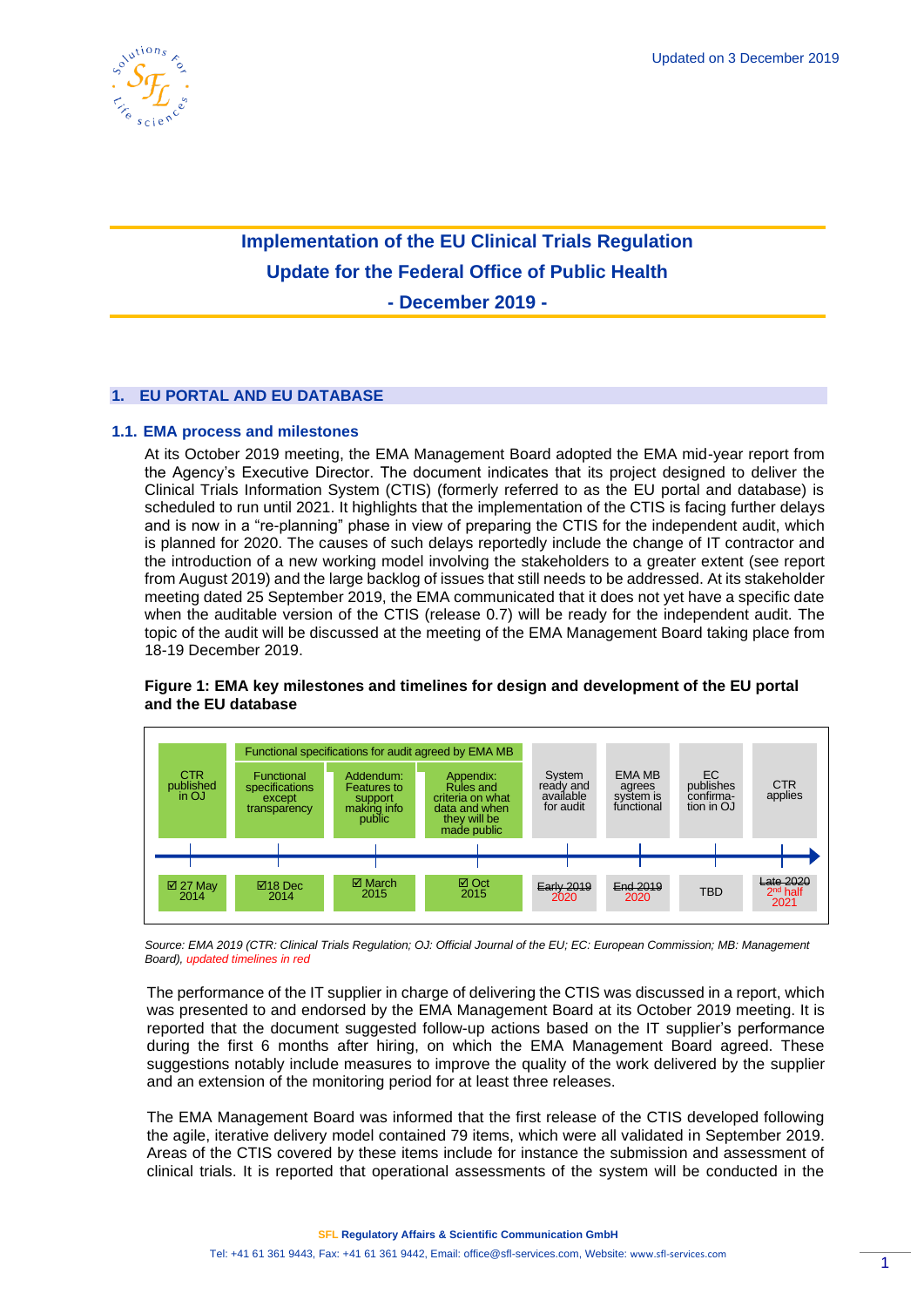

months following October 2019 in order to identify critical business blockers to the delivery of the auditable version, i.e. issues that prevent a successful audit outcome and for which no appropriate workaround exists.

Earlier this year, the delivery method of the CTIS was amended to follow an agile, iterative delivery model and a new IT contractor subject to a six-month trial period was hired (see report from August and April 2019).

# **1.2. Implementation in Belgium**

On 3 December 2019, Belgium published a [law t](http://www.ejustice.just.fgov.be/eli/arrete/2019/11/03/2019042404/moniteur)hat amends its rules relevant to clinical trials aimed at, inter alia, ensuring the practical implementation of the Clinical Trials Regulation (CTR) in Belgium. This royal decree amends an earlier royal decree dated 9 October 2017, which was published on 10 November 2017 (see report from December 2017) and implemented national legislation on clinical trials.

Separately, the Belgian Federal Agency for Medicines and Health Products (FAMHP) released an updated version of the [guidance](https://www.afmps.be/sites/default/files/content/ctr_pilot_project_guidance_for_sponsors_v_7.0_22-07-2019_0.pdf) dated 22 July 2019 for sponsors taking part in its CTR pilot project.

# **1.3. Implementation in France**

On 18 October 2019, the French National Agency for Medicines and Health Products Safety (ANSM) announced that it will continue running its fast track clinical authorization program for Advanced Therapy Medicinal Products (ATMPs). Launched in October 2018 with the aim of improving application processing times and to prepare for the CTR's coming into application (see report from December 2018), the fast track program was extended to ATMPs in February 2019 (see report from April 2019). In addition, this authorization program has now also been opened to complex clinical trials. The ANSM reports that as of September 2019 approximately 40 applications were submitted and processed in the context of this program.

# **1.4. Implementation in Germany**

On 3 September 2019, the German Federal Institute for Drugs and Medical Devices (BfArM) updated its webpage on the status of the German CTR pilot project, which started in October 2015 (see report from May 2016). The page reports that a total of 181 applications were submitted by sponsors since the beginning of the pilot project, with as many as 63 received from January to early September 2019.

#### **1.5. Implementation in Italy**

On 30 October 2019, the Italian Drug Agency (AIFA) issued a contract for the conduct of clinical trials of medicinal products in order to achieve greater uniformity, quality and timeliness in defining the agreements between promoters and institutions. This publication takes place in the context of the roll out of a decree that entered into force on 27 June 2019 and is designed to, among other things, adapt the national legislation to the CTR (see report from April 2019).

#### **1.6. Implementation in the UK/Brexit**

This section gives an update on recent developments on four themes and highlights their relevance in relation to the CTR, i.e. the UK's clinical trials pilot project, the possible transition period after Brexit, the future relationship between the UK and the EU, and the relocation of the EMA from London to Amsterdam.

#### **UK's pilot project**

The UK National Health Service (NHS) Health Research Authority (HRA) is running a pilot project since August 2018 entitled the "combined ways of working pilot" (see report from August 2018). It reported on its website in its last update on 4 December 2019 that 14 Ethics Committees (ECs) are participating in the pilot. In addition, the NHS HRA updated some documents and pages, including its [guidance](https://www.hra.nhs.uk/planning-and-improving-research/policies-standards-legislation/clinical-trials-investigational-medicinal-products-ctimps/combined-ways-working-pilot/instructions-sponsors-submitting-new-application/) for sponsors submitting a new application, the application dossie[r guidance](https://www.hra.nhs.uk/planning-and-improving-research/policies-standards-legislation/clinical-trials-investigational-medicinal-products-ctimps/combined-ways-working-pilot/application-dossier-guidance/) for sponsors and [instructions](https://www.hra.nhs.uk/planning-and-improving-research/policies-standards-legislation/clinical-trials-investigational-medicinal-products-ctimps/combined-ways-working-pilot/instructions-sponsors-substantial-amendments/) for substantial amendments.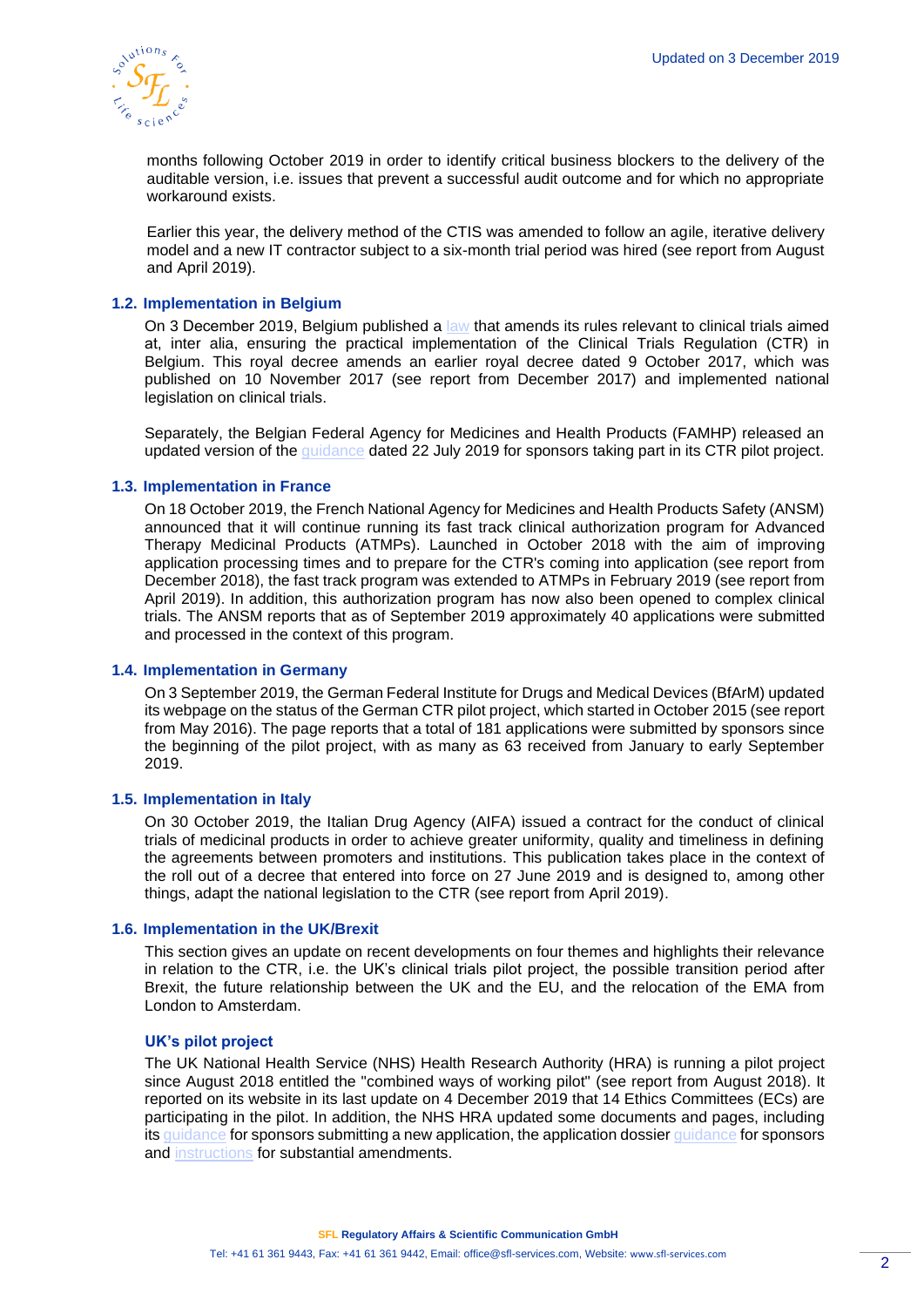

# **Outlook on a possible transition period**

Amid the uncertainty surrounding the details of Brexit, the UK makes available a comprehensive [Q&A](https://www.gov.uk/government/publications/further-guidance-note-on-the-regulation-of-medicines-medical-devices-and-clinical-trials-if-theres-no-brexit-deal/further-guidance-note-on-the-regulation-of-medicines-medical-devices-and-clinical-trials-if-theres-no-brexit-deal) document entitled "further guidance note on the regulation of medicines, medical devices and clinical trials if there's no Brexit deal", which was last updated on 3 September 2019. In line with previous communications on the topic of clinical trials (see previous editions of this report), the document emphasizes the intention of the UK Government to align its legislation with the EU CTR regardless of the Brexit outcome.

In October 2019, the EU accepted to postpone the Brexit date to 31 January 2020. The two parties also agreed upon changes to the withdrawal agreement, which remain to be approved by the EU and the UK Parliaments. At the time this report was prepared, it was challenging to give more concrete timelines with the parliamentary elections having just taken place on 12 December 2019.

# **Future relationship between the UK and the EU**

In October 2019, EU and UK negotiators agreed on a revised political declaration on the future relationship between the EU and the UK. Implemented changes focus on the model on which the future relationship should be built, i.e. a free trade agreement model. Before the Withdrawal Agreement can enter into force, it needs to be ratified by both parties. The formal negotiation process will commence as soon as possible after the UK's withdrawal from the EU. The final agreement on the future relationship will have a direct impact on how and when the UK will be able to cooperate with the EU in the area of clinical trials following Brexit.

# **Relocation of the EMA**

On a page of its website last updated on 22 November 2019, the EMA reported that the EMA's permanent building was handed over to the Agency by the Dutch Authorities on 15 November. The EMA has planned to move equipment and configure and test IT systems starting in November 2019 and continuing until January 2020 in order to allow its staff to move into the permanent building in the week of 13 January 2020. In its business continuity [plan](https://www.ema.europa.eu/en/documents/other/european-medicines-agency-brexit-preparedness-business-continuity-plan_en.pdf) updated on 13 October 2019, the EMA highlights that projects with legal deadlines, such as clinical trials, are matters of its highest priority in line with previous versions of this document (see report from April and August 2019). It is unclear how this may affect the implementation of the CTIS.

# **2. CLINICAL TRIAL SAFETY REPORTING**

No update is available.

# **3. ADOPTION OF IMPLEMENTING ACTS, DELEGATED ACTS AND GUIDELINES**

On 28 November 2019, the European Commission released version 2.3 of its draft [Q&A document](https://ec.europa.eu/health/sites/health/files/files/eudralex/vol-10/regulation5362014_qa_en.pdf) addressing a broad range of topics relevant to the CTR. An earlier version of this document was released in June 2019 (see report from August 2019) and early November 2019.

# **4. BACKGROUND**

# **4.1. EU Clinical Trials Regulation**

In the future, clinical trials in the EU will be uniformly regulated by the EU Regulation [\(No 536/2014\)](http://eur-lex.europa.eu/legal-content/EN/TXT/PDF/?uri=CELEX:32014R0536&from=EN) on clinical trials with medicinal products (CTR). Under the CTR, the authorization procedure will be harmonized in the EU. According to the current Clinical Trials Directive [\(2001/20/EC\)](http://eur-lex.europa.eu/legal-content/EN/TXT/?qid=1498489090986&uri=CELEX:32001L0020), sponsors of a multinational clinical trial must submit separate applications to the authorities and ethics committees of each participating EU Member State, in the local language and with different application forms.

In the future, one single application per multinational trial will be submitted by the sponsor via an online portal (EU portal) run by the EMA. The CTR entered into force on 16 June 2014 and will apply as soon as the EU portal is fully functional.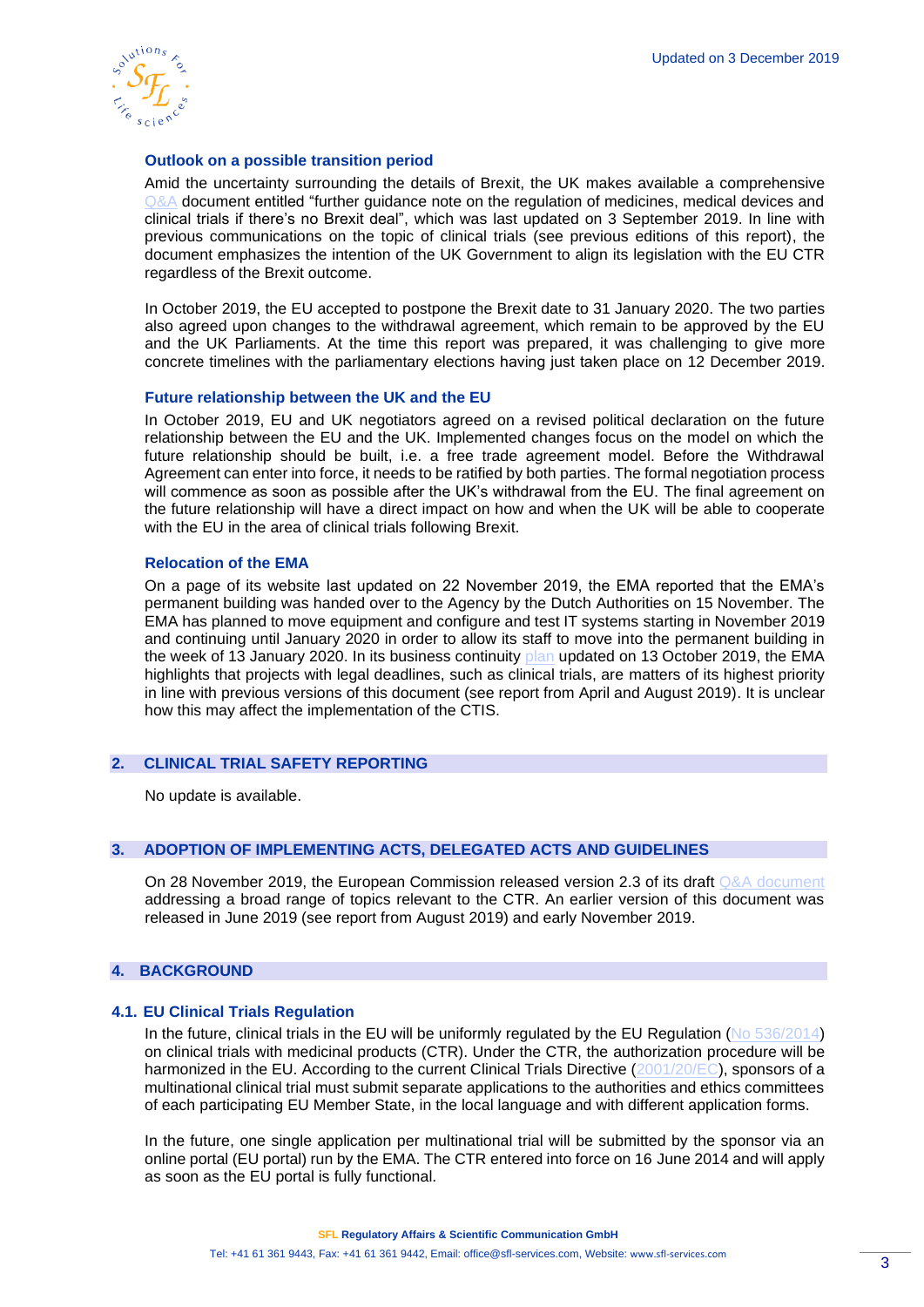

# **4.2. Implementation of the CTR**

After the CTR's entry into force on 16 June 2014, the following implementation work is envisaged:

- **EU portal and EU database:** in collaboration with the EU Member States and the European Commission, the EMA will set up and maintain an EU portal and an EU database at Union level. Furthermore, it will draw up the functional specifications for the portal and database, together with the timeframe for their implementation (Articles 80 - 82 CTR).
- **EudraVigilance database:** the EMA will set up and maintain an electronic database for safety reporting (Article 40 CTR), which would be a module of the existing EudraVigilance database.
- **Secondary legislation:** the Commission has the power to adopt implementing acts, delegated acts (Chapter XVII of the CTR) and guidelines.

# **5. SOURCES**

- AIFA, Contratto per la conduzione della sperimentazione clinica sui medicinali, 30 October 2019, last updated on 6 November 2019; [https://www.aifa.gov.it/en/-/contratto-per-la-conduzione-della-sperimentazione-clinica-sui-medicinali,](https://www.aifa.gov.it/en/-/contratto-per-la-conduzione-della-sperimentazione-clinica-sui-medicinali) last accessed on 9 December 2019.
- ANSM, Accès à l'innovation thérapeutique, l'ANSM pérennise ses circuits accélérés d'autorisation d'essais cliniques de médicaments dits "fast-track" - Point d'Information, 18 October 2019; [https://www.ansm.sante.fr/S-informer/Points-d-information-Points-d-information/Acces-a-l](https://www.ansm.sante.fr/S-informer/Points-d-information-Points-d-information/Acces-a-l-innovation-therapeutique-l-ANSM-perennise-ses-circuits-acceleres-d-autorisation-d-essais-cliniques-de-medicaments-dits-fast-track-Point-d-Information)[innovation-therapeutique-l-ANSM-perennise-ses-circuits-acceleres-d-autorisation-d-essais](https://www.ansm.sante.fr/S-informer/Points-d-information-Points-d-information/Acces-a-l-innovation-therapeutique-l-ANSM-perennise-ses-circuits-acceleres-d-autorisation-d-essais-cliniques-de-medicaments-dits-fast-track-Point-d-Information)[cliniques-de-medicaments-dits-fast-track-Point-d-Information,](https://www.ansm.sante.fr/S-informer/Points-d-information-Points-d-information/Acces-a-l-innovation-therapeutique-l-ANSM-perennise-ses-circuits-acceleres-d-autorisation-d-essais-cliniques-de-medicaments-dits-fast-track-Point-d-Information) last accessed on 9 December 2019.
- BfArM, Aktueller Status des Pilotprojekts, 3 September 2019; [https://www.bfarm.de/DE/Arzneimittel/Arzneimittelzulassung/KlinischePruefung/Pilotprojekt/Projekts](https://www.bfarm.de/DE/Arzneimittel/Arzneimittelzulassung/KlinischePruefung/Pilotprojekt/Projektstatus.html) [tatus.html,](https://www.bfarm.de/DE/Arzneimittel/Arzneimittelzulassung/KlinischePruefung/Pilotprojekt/Projektstatus.html) last accessed on 9 December 2019.
- European Commission, Clinical Trials Regulation (EU) No 536/2014 Draft Questions & Answers, Version 2.3, November 2019; [https://ec.europa.eu/health/sites/health/files/files/eudralex/vol-10/regulation5362014\\_qa\\_en.pdf,](https://ec.europa.eu/health/sites/health/files/files/eudralex/vol-10/regulation5362014_qa_en.pdf) last accessed on 9 December 2019.
- European Council, Brexit: European Council adopts decision to extend the period under Article 50, 29 October 2019; [https://www.consilium.europa.eu/en/press/press-releases/2019/10/29/brexit-european-council](https://www.consilium.europa.eu/en/press/press-releases/2019/10/29/brexit-european-council-adopts-decision-to-extend-the-period-under-article-50/)[adopts-decision-to-extend-the-period-under-article-50/,](https://www.consilium.europa.eu/en/press/press-releases/2019/10/29/brexit-european-council-adopts-decision-to-extend-the-period-under-article-50/) last accessed on 9 December 2019.
- European Commission, Brexit: European Commission recommends the European Council (Article 50) to endorse the agreement reached on the revised Protocol on Ireland / Northern Ireland and revised Political Declaration, 17 October 2019; [https://ec.europa.eu/commission/presscorner/detail/en/IP\\_19\\_6120,](https://ec.europa.eu/commission/presscorner/detail/en/IP_19_6120) last accessed on 9 December 2019.
- EMA, EMA Management Board: highlights of October 2019 meeting, 4 October 2019; [https://www.ema.europa.eu/en/news/ema-management-board-highlights-october-2019-meeting,](https://www.ema.europa.eu/en/news/ema-management-board-highlights-october-2019-meeting) last accessed on 9 December 2019.
- EMA, Mid-year report 2019, 3 October 2019; [https://www.ema.europa.eu/en/documents/report/european-medicines-agency-mid-year-report-](https://www.ema.europa.eu/en/documents/report/european-medicines-agency-mid-year-report-2019-executive-director_en.pdf)[2019-executive-director\\_en.pdf,](https://www.ema.europa.eu/en/documents/report/european-medicines-agency-mid-year-report-2019-executive-director_en.pdf) last accessed on 9 December 2019.
- EMA, Relocation to Amsterdam, last updated on 22 November 2019; [https://www.ema.europa.eu/en/about-us/uks-withdrawal-eu/relocation-amsterdam,](https://www.ema.europa.eu/en/about-us/uks-withdrawal-eu/relocation-amsterdam) last accessed on